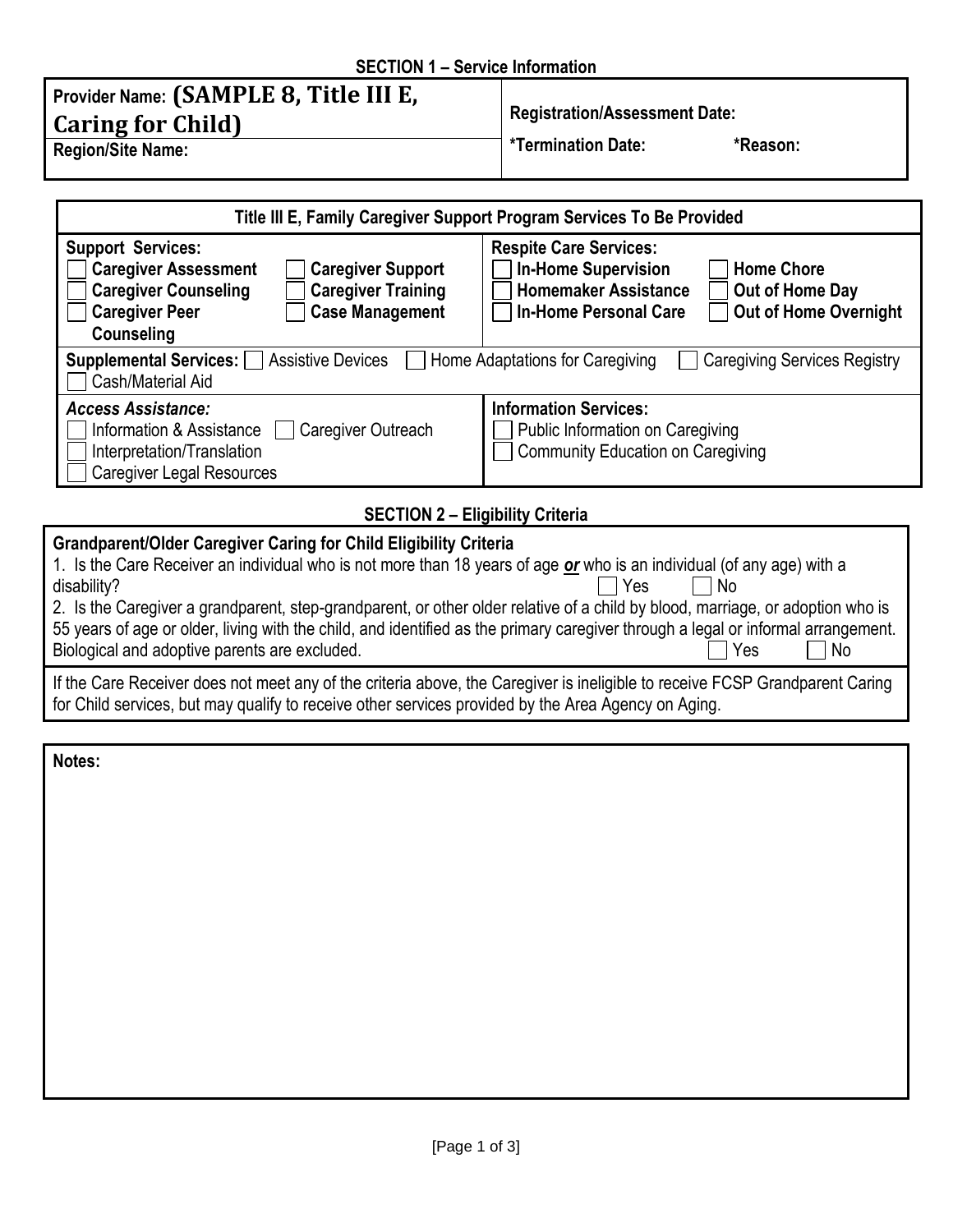## **SECTION 3 (Grandparent/Older Caregiver)** *(\*) Required for Family Caregiver Support Program Services*

| <b>Caregiver Personal Data (Please Print):</b>                                                      |                                                                                                                                                        | <b>Mailing Address:</b><br>Same As Residential?<br>Yes - Skip to Next Section                                                                                                                                                                                         |                                                                    |  |
|-----------------------------------------------------------------------------------------------------|--------------------------------------------------------------------------------------------------------------------------------------------------------|-----------------------------------------------------------------------------------------------------------------------------------------------------------------------------------------------------------------------------------------------------------------------|--------------------------------------------------------------------|--|
| *Unique<br>Participant ID                                                                           |                                                                                                                                                        | Street:                                                                                                                                                                                                                                                               |                                                                    |  |
| First Name:                                                                                         |                                                                                                                                                        | City:                                                                                                                                                                                                                                                                 |                                                                    |  |
| Middle Initial:                                                                                     |                                                                                                                                                        | * Zip Code:                                                                                                                                                                                                                                                           |                                                                    |  |
| Last Name:                                                                                          |                                                                                                                                                        |                                                                                                                                                                                                                                                                       | Not Hispanic/Latino                                                |  |
|                                                                                                     | Female<br>Male<br><b>Transgender Female to Male</b>                                                                                                    | *Ethnicity:                                                                                                                                                                                                                                                           | Hispanic/Latino<br>Declined to State                               |  |
| * What is your<br>gender? (Check<br>only one)                                                       | <b>Transgender Male to Female</b><br>Genderqueer/Gender Non-binary<br>Not Listed, please specify:                                                      | *Federal Poverty<br>Level (FPL)                                                                                                                                                                                                                                       | At or below FPL<br>Above FPL<br>Declined to State                  |  |
|                                                                                                     | Declined/not stated                                                                                                                                    | *Lives Alone?                                                                                                                                                                                                                                                         | Yes<br>No<br>Declined to State                                     |  |
| * What was<br>your sex at<br>birth? (Check                                                          | Male<br>Female<br>Declined/not stated                                                                                                                  | *Rural?                                                                                                                                                                                                                                                               | <b>No</b><br>Yes<br>Declined to State                              |  |
| only one)                                                                                           |                                                                                                                                                        | *Race: (Please Check all that apply)                                                                                                                                                                                                                                  |                                                                    |  |
| * How do you<br>describe your<br>sexual<br>orientation or<br>sexual identity<br>(Check only<br>one) | Straight/Heterosexual<br><b>Bisexual</b><br>Gay/Lesbian/Same-Gender Loving<br>Questioning/Unsure<br>Not Listed, please specify:<br>Declined/not stated | White [<br>American Indian/Alaska Native<br><b>Black</b><br><b>Multiple Race</b><br>Other Race<br>Asian:<br>Asian Indian<br>Cambodian<br>Chinese<br>Korean<br>Filipino<br>Japanese<br>Vietnamese<br>Laotian<br><b>Other Asian</b><br>Hawaiian/Other Pacific Islander: |                                                                    |  |
| *Birth Date:                                                                                        |                                                                                                                                                        | Guamanian                                                                                                                                                                                                                                                             | Samoan<br>Hawaiian                                                 |  |
| Last 4 Digits<br>Social Security #<br>Optional                                                      |                                                                                                                                                        | <b>Other Pacific Islander</b><br>Declined to State<br>*Relationship                                                                                                                                                                                                   | Grandparent                                                        |  |
| Home Phone #:                                                                                       |                                                                                                                                                        | to Care<br><b>Receiver</b>                                                                                                                                                                                                                                            | <b>Other Relative</b><br>Non Relative<br>Declined to State         |  |
| <b>Residential Address:</b>                                                                         |                                                                                                                                                        | *Relationship<br>Status:                                                                                                                                                                                                                                              | Single (Never Married)<br>Married<br>Separated<br>Domestic Partner |  |
| Street:                                                                                             |                                                                                                                                                        |                                                                                                                                                                                                                                                                       | Parent<br>Divorced<br>□ Widowed<br>Declined to State               |  |
| City:                                                                                               |                                                                                                                                                        |                                                                                                                                                                                                                                                                       | Full Time<br>Unemployed                                            |  |
| *Zip Code:                                                                                          |                                                                                                                                                        | *Employment:                                                                                                                                                                                                                                                          | Part Time<br>Declined to State<br>Retired                          |  |